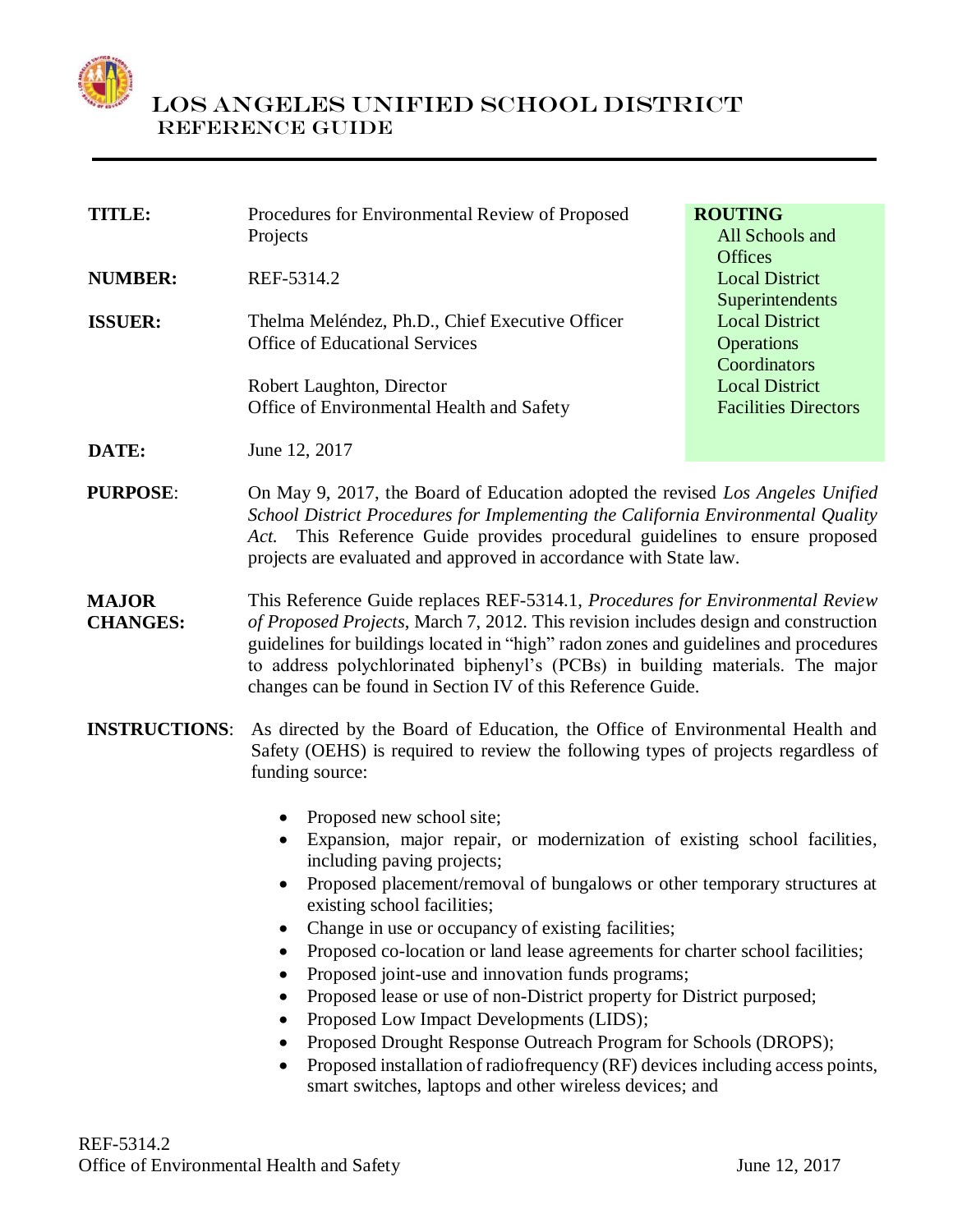

 Proposed installation of electromagnetic field (EMF) generating equipment including large transformers, electrical panels or similar energized equipment.

OEHS is not required for minor activities involving routine maintenance, repair, and activities that do not have the potential to impact public health, safety, or the environment.

I. Application for OEHS Review

It is the responsibility of the project proponent (i.e., administrative executive, director, manager, or designee) to provide written notification to OEHS of any project that may result in direct or reasonably foreseeable indirect changes to the environment before taking any action to implement the proposed project. All District activities including projects initiated by community groups, Local Districts, schools and District departments such as Asset Management, Project Execution, Maintenance & Operations, Innovation and Charter Schools Division, and Division of Adult and Continuing Education must undergo OEHS evaluation.

II. OEHS Review

The degree of review is based upon the location and scope of the proposed project. This may include but is not limited to evaluation under the auspices of the California Environmental Quality Act (CEQA), certification that the project will not create a new significant safety hazard or exacerbate an existing safety hazard to students (California Code of Regulations (CCR), Title 5, Section 14010), and the preparation of related technical studies such as a Preliminary Environmental Assessment (PEA) or equivalent.

III. CEQA Applicability

To initiate the review process, the project proponent must complete and submit electronically a *Preliminary Project Referral Form* (Attachment 1) along with available site plans and architectural drawings to [environmental\\_review@lausd-oehs.org.](mailto:environmental_review@lausd-oehs.org) OEHS will review these documents to determine the scope of the proposed project and extent of CEQA analysis required. This may include documentation that the project is categorically exempt from the need to prepare an environmental impact report. There are 33 classes of categorical exemptions and the following classes may apply for most school-based projects.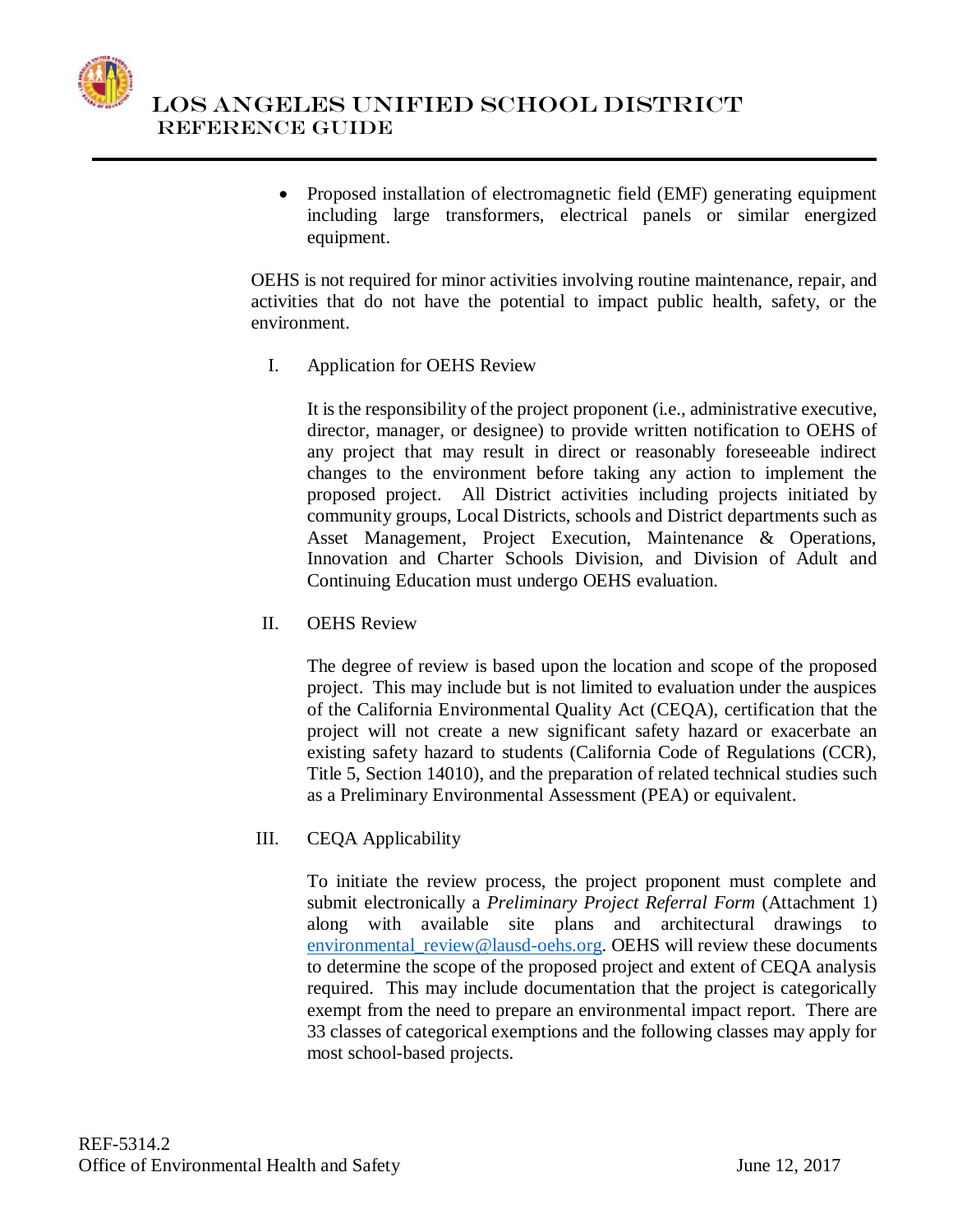

- Class 1: Existing Facilities
- Class 2: Replacement or Reconstruction
- Class 3: New Construction
- Class 4: Minor Alterations to Land
- Class 14: Minor Additions to Schools
- Class 32: Infill Development Projects

If a CEQA exemption is applicable, a Notice of Exemption will be prepared by OEHS and, when deemed appropriate, filed with the Los Angeles County Clerk and the State Office of Planning and Research. Additional consultation with the project proponent may be required should the scope of the project indicate additional study is warranted.

The following is a list of additional studies that may be required to determine if the proposed project qualifies for a categorical exemption.

- Air Quality
- Hazardous Waste Site Designation
- Hazard and assessment studies identified in Section 4.0
- Historical Resources
- Light/Glare
- Noise
- Parking Demand/Traffic
- Shade/Shadow

OEHS will provide the scope of services and process the appropriate work authorizations to complete the required technical studies.

When a project does not qualify for a categorical exemption, OEHS will prepare an Initial Study to determine the appropriate level of CEQA review. The following are examples of CEQA documentation that may be utilized to characterize a project's impact on the environment.

- *Negative Declaration (ND)* is prepared when it is determined that the proposed project will not have a significant effect on the environment.
- *Mitigated Negative Declaration (MND)* is prepared when it is determined that the proposed project will have a significant effect on the environment but these effects can be mitigated to below a defined level of significance.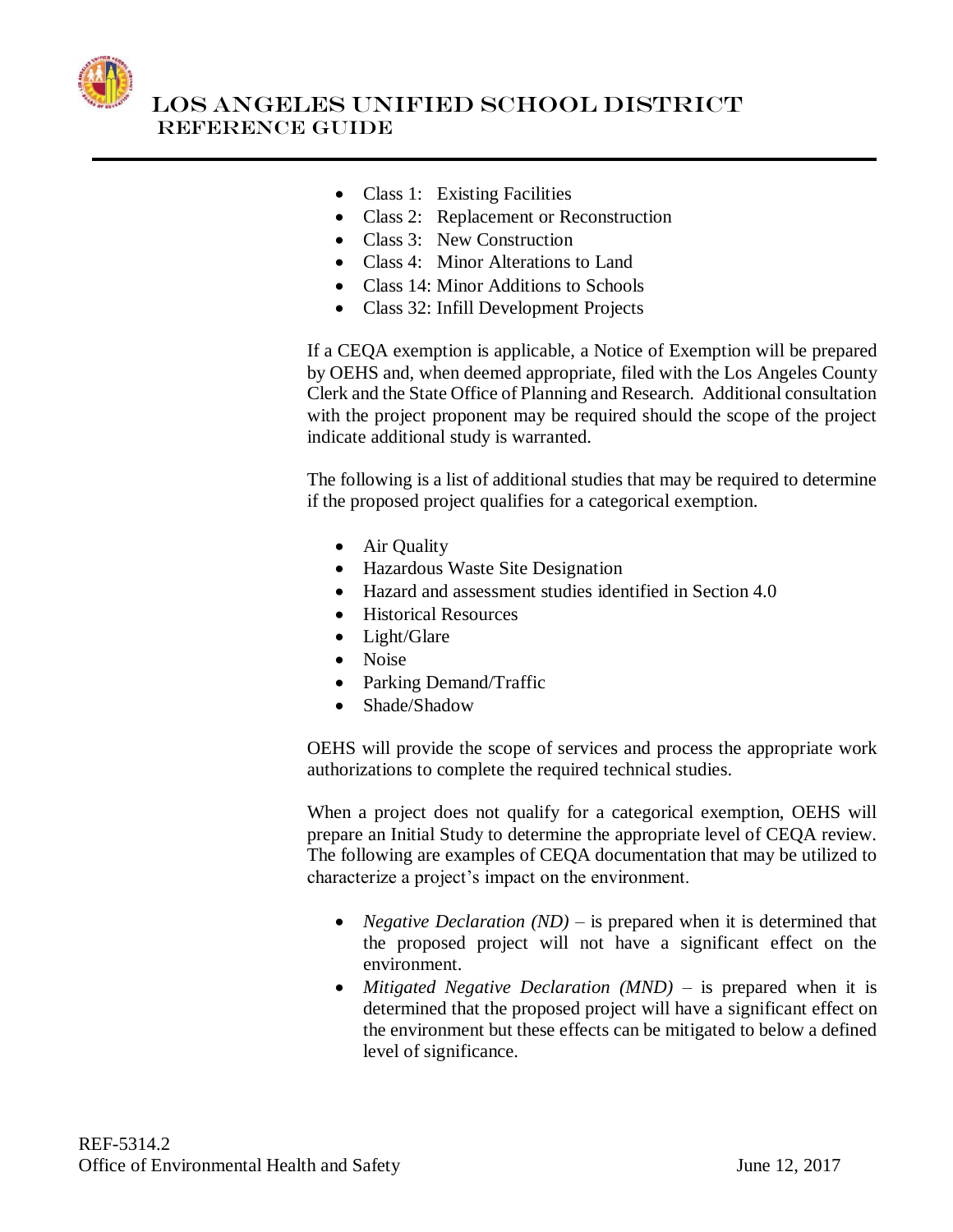

 *Environmental Impact Report (EIR)* – is prepared when it is determined that the proposed project has the potential to result in significant and unavoidable impacts.

In the case of an MND or EIR, feasible mitigation measures must be identified and incorporated as part of the project. Upon completion of the appropriate level of CEQA review, the document is circulated for public comment. Based upon the comments received, the document is finalized and submitted to the Board of Education for adoption/certification. Following adoption/certification the project can be approved. Subsequently, OEHS will file a Notice of Determination with the Los Angeles County Clerk and the State Office of Planning and Research.

IV. Hazard and Assessment Studies

The presence of potentially toxic or hazardous conditions on or in the vicinity of a proposed or existing District facility must be addressed to ensure the health and safety of students and staff, as well as protection of the environment. Based upon the location and scope of the proposed project, the following studies may be required:

- School Safety Certification (CCR Title 5, Section 14010) This certification is required by the California Department of Education (CDE) for State-funded projects. Completion of this task requires that an evaluation be completed to document that the project will not create a new significant safety hazard or exacerbate an existing safety hazard to students.
- Site Screening A site reconnaissance, aerial photograph review, and environmental database search is required to identify all potential sources of risk which may impact the health and safety of individuals attending a proposed elementary or secondary school. The results are compared to the *OEHS Distance Criteria for School Siting/Screening* (Attachment 2) to determine the proximity of the project site to any rail lines, pipelines, oil fields, methane zones, methane buffer zones, radon zones, freeways, landfills, industrial facilities, and high voltage power lines. All sources of environmental risk are evaluated further and may include one or more of the following specialized studies.
	- *Air Quality Health Risk Assessment (HRA)* to characterize identified off-site sources, calculate emissions, and assess the subsequent health risk.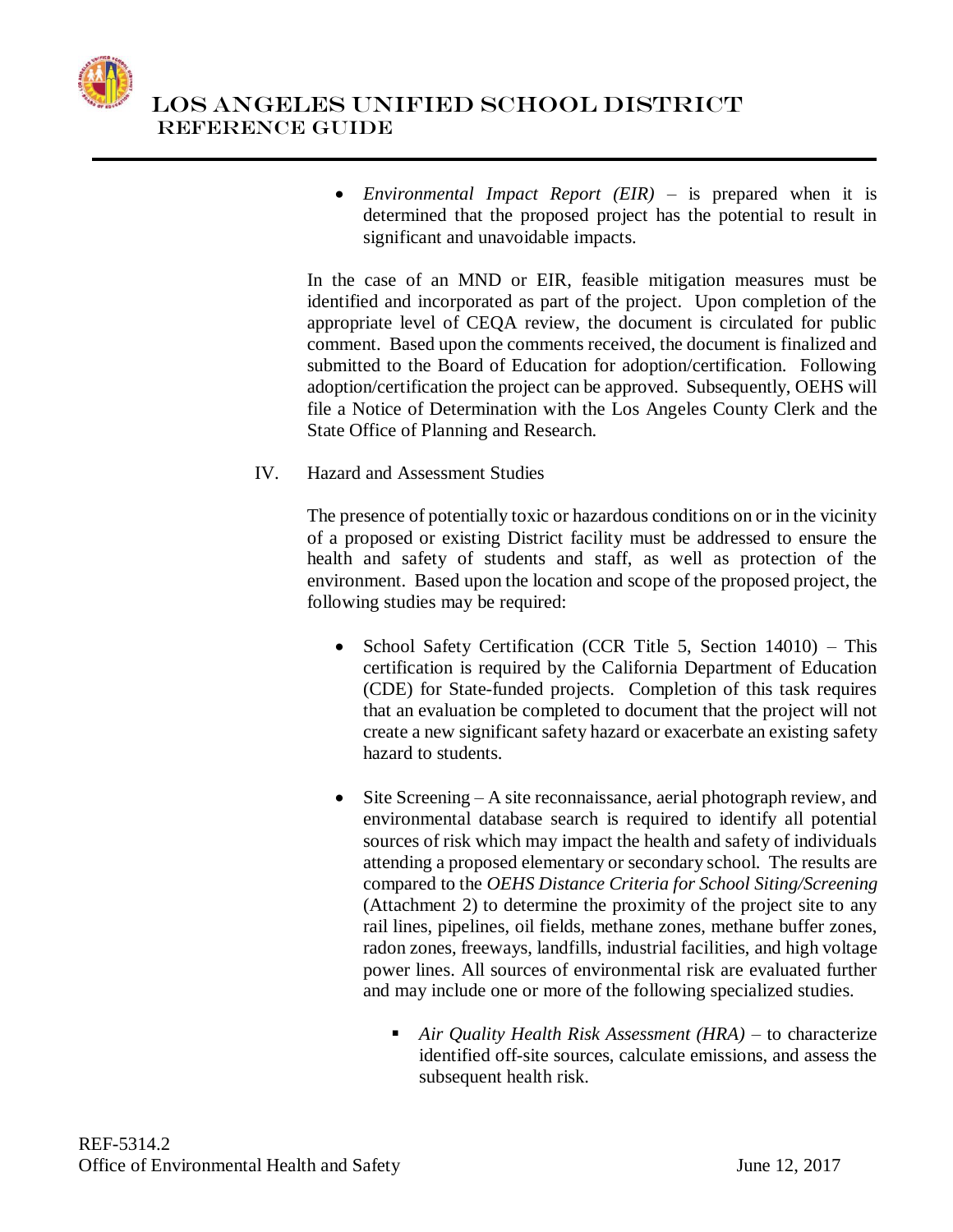

- *Radon Assessment*  to characterize potential indoor air risks from radon gas intrusion.
- *Pipeline Safety Hazard Assessment (PSHA)* to characterize potential risks from a hazardous material pipeline rupture.
- *Rail Safety Study (RSS)* to characterize the potential risk from train activities, including derailments.
- *Electromagnetic Field Exposure Management Plan (EMF Study)* – to assess the exposure from EMF from nearby power lines at a proposed school site and within the surrounding community.
- *Geohazard Report* to assess potential geologic hazards, including the risk from faulting, seismic activity, landslides, liquefaction, flooding, and inundation.
- *Tank Safety Study* to assess the risk associated with fuel or water storage tanks and reservoirs.
- *Methane Assessment* to assess the potential risk associated with oil fields, methane zones and methane buffer zones.
- *PCB Assessment* For any project where potential polychlorinated biphenyl (PCB)-containing building materials will be disturbed, a PCB Engineering Assessment (Phase 1) must be conducted prior to starting work to identify any PCB-containing building materials. OEHS has oversight responsibilities over projects involving PCBs. OEHS will provide direction to environmental consultants and abatement contractors concerning the proper handling and disposal of any PCB-containing building materials.

Facilities Services Division Policies and Procedures shall be updated to reflect these procedures. In addition, all assessments must be performed in accordance with *"Guidelines and Procedures to Address Polychlorinated Biphenyls (PCBs) in Building Materials" and* "*LAUSD Design Standards, Specification Document 02 8400, Polychlorinated Biphenyl (PCB) Remediation"*.

• Phase I Environmental Site Assessment (ESA) – The Phase I ESA documents historic site use as well as those of neighboring properties that may have impacted the site. It is generally required in instances of projects involving construction of new buildings, or where there will be disturbance of significant volumes of soil. Based on the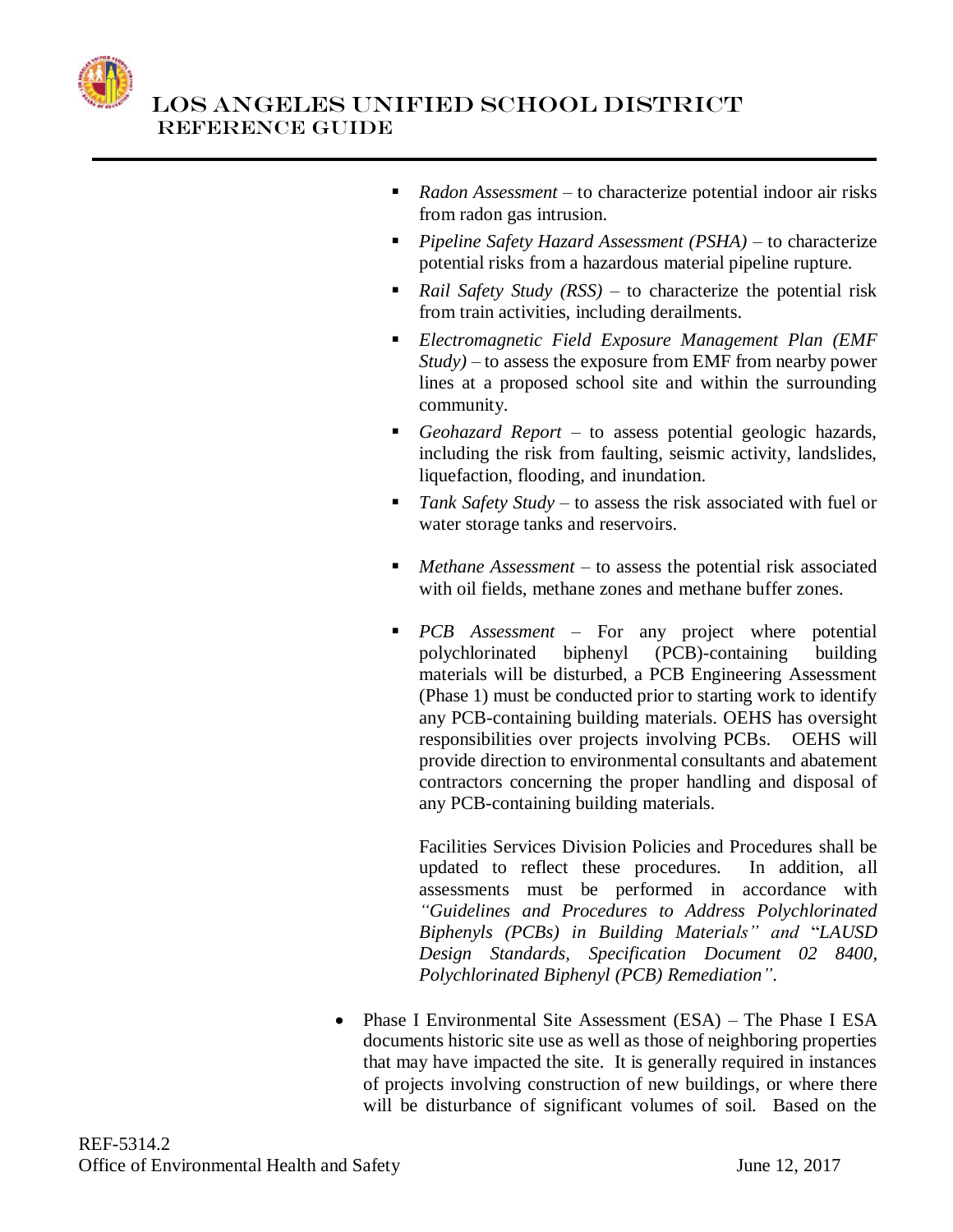

findings of the Phase I ESA, further investigation and intrusive sampling may be required. This assessment must be completed utilizing the most current American Society for Testing and Materials (ASTM) standard.

- Preliminary Environmental Assessment (PEA) The PEA characterizes subsurface contaminants and estimates the potential health risk to school occupants based on the results of a Phase I ESA. Prior to conducting fieldwork, a PEA workplan is prepared to identify the objectives for environmental sampling and define the methods by which they will be achieved. The PEA workplan is reviewed and revised in consultation with appropriate parties prior to implementation. In some cases, both the workplan and the PEA report are reviewed by the Department of Toxic Substances Control (DTSC), OEHS, and/or related environmental authority in order to ensure the quality of the environmental data gathered and conclusions drawn by the investigator are adequate. In general, the PEA report recommends one of three options: 1) no further action; 2) further assessment and characterization of risk; or 3) development and implementation of remedial action. In addition, there are some sites where the extent of contamination is substantial and the cost and time required to remediate may make the project infeasible. If further assessment is recommended, a supplemental workplan is prepared to fill remaining data gaps in the assessment.
- Remedial Action and Mitigation Measures Should significant risks from subsurface contamination be identified, a Removal Action Workplan or Remedial Action Plan is prepared and implemented with oversight by OEHS and in some cases the DTSC or other appropriate regulatory agencies. Documentation of the implemented remedial action is included in a subsequent Remedial Action Completion Report

These studies must be conducted in consultation with OEHS staff. If significant risks are identified, mitigation measures must be evaluated and impacts reduced to acceptable levels consistent with regulatory standards and/or applicable guidance

• Building Design and Construction Measures – Should a building or similar structure be constructed or renovated for student and/or staff occupancy and is located in a "high" radon zone, U.S. Environmental Protection Agency (EPA) guidance entitled "*Radon Prevention in the Design and Construction of Schools and Other Large Buildings,*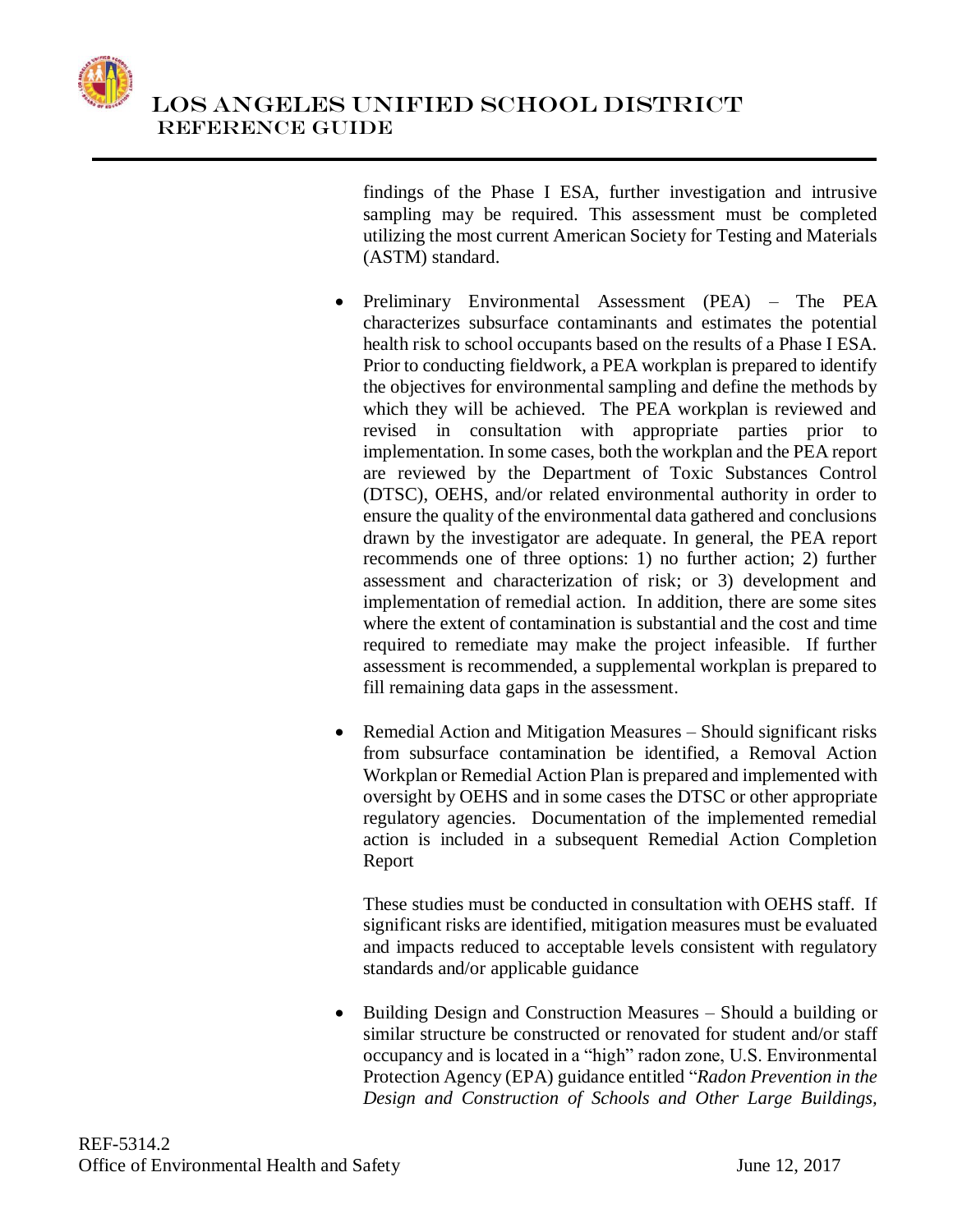

*EPA/625/R-92/016, June 1994"* (or latest published version) shall be reviewed and all relevant and appropriate measures incorporated in its design and construction to prevent radon gas infiltration.

## V. Soil Management

Consideration must be given to the management of excavated soil associated with identified earthwork activities. Please note that excavated soils should only be reused on-site if they are to be placed beneath paved areas. If construction or earthmoving activities require import or export of soils and materials, OEHS must be notified to provide oversight to ensure that these activities are conducted in accordance with the requirements of District Specification 01 4524 (formally 1440) and in compliance with applicable environmental agency rules and requirements.

Furthermore, work must be stopped immediately and OEHS notified if subsurface features such as buried debris, tanks or seepage pits, stained/odoriferous soils, or items of potential cultural significance are found during construction related activities.

VI. Facility Safety Inspection

Prior to occupancy of newly constructed schools, structural additions, and related projects which add additional classroom space, or other projects where a Division of State Architects' Form 6 PI is issued, a health and safety inspection is conducted following standard OEHS inspection protocols and reported in the *Essential Safety Checklist & Approval Form* (Attachment 3)

Prior to occupancy of modernized or renovated schools, a health and safety inspection is conducted following standard OEHS inspection protocols and reported in the *Essential Safety Checklist & Approval Form for Modernization Projects* (Attachment 4)

Both checklists are completed in accordance with OEHS's *Occupancy Approval Criteria for Completed School Projects* (Attachment 5).

It is the responsibility of the project proponent to request the inspection at least two months prior to occupancy. Once all occupancy criteria have been satisfied, OEHS will issue a completed *Essential Safety Checklist & Approval Form.* Deficiencies that do not prevent a school project from opening will be documented by OEHS in a Corrective Action Notice (CAN) that is normally issued after occupancy is approved